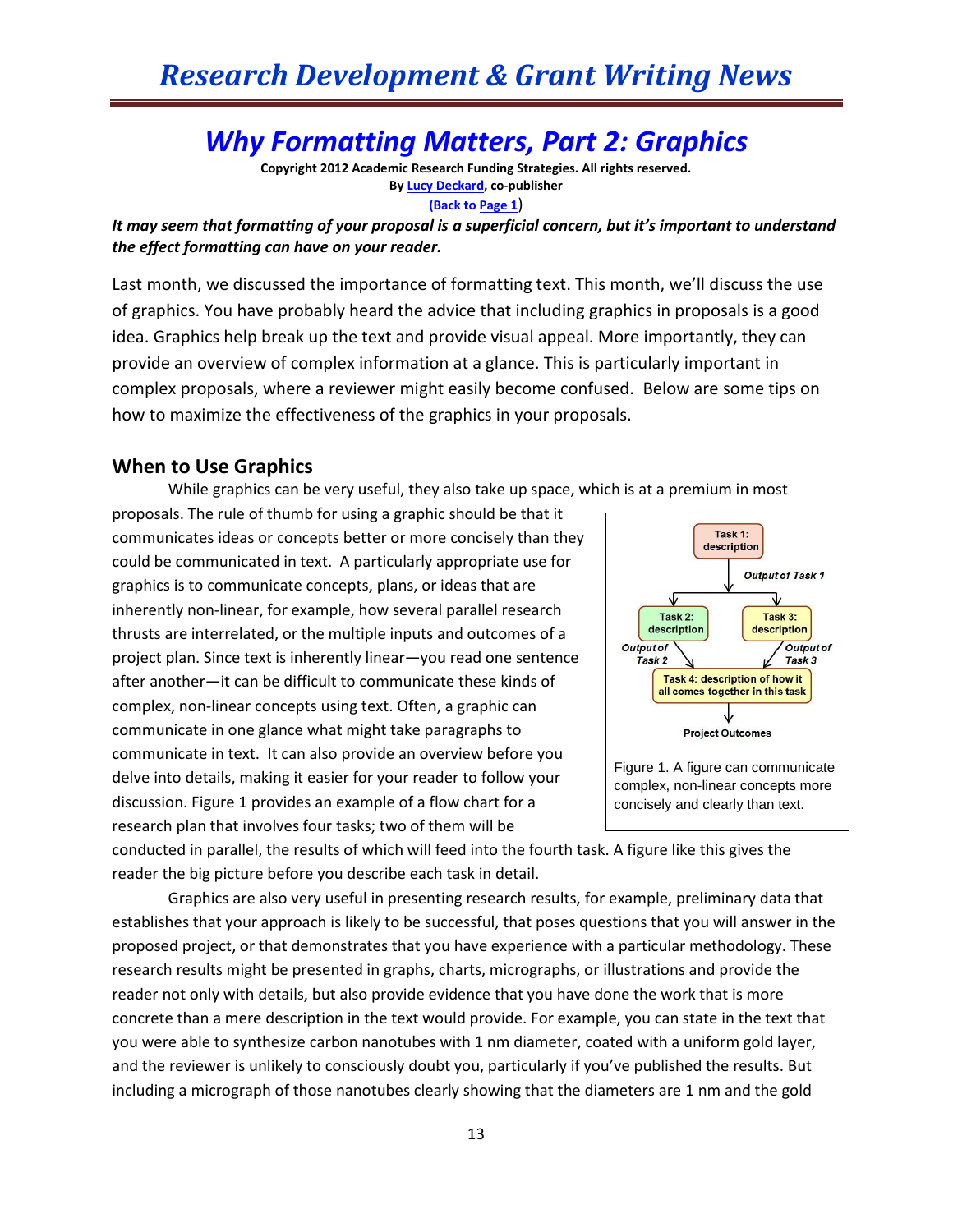layer is uniform will be much more compelling to the reviewer at a subliminal level because the evidence is right there in front of the reader's eyes.

Similarly, because when a reader first looks at a page, her eyes are naturally drawn to the graphics on the page, graphics can be used to emphasize important points. They can also be used to provide a concise summary of points that you want the reviewer to understand. For example, if you're planning a complex, institutional transformation or educational project with numerous activities aimed at accomplishing several different objectives which support your overall goal, you might include a table listing the activities and the objectives that they will help meet (Table 1). The point of this table is to provide an easy-to-find summary of all the activities and show how they relate to the objectives of the project. This information will be repeated in the text in much more detail, but it can be difficult for a reader to see how all of the activities described over 10 pages fit together. The graphic can serve to tie together what initially might seem to be a collection of disjointed activities.

|                                                               | <b>Project Objectives</b>                                                       |                                                        |                                               |                                                                           |  |  |
|---------------------------------------------------------------|---------------------------------------------------------------------------------|--------------------------------------------------------|-----------------------------------------------|---------------------------------------------------------------------------|--|--|
| <b>Project XYZ Activities</b>                                 | Objective 1: Recruit<br>more minority<br>students into STEM<br>undergrad majors | <b>Objective 2:</b><br>Reduce first-<br>year attrition | Objective 3:<br>Lorem ipsum<br>dolor sit amet | <b>Objective 4:</b><br>consectetur<br>adipisicing elit,<br>sed do eiusmod |  |  |
| High school summer STEM camp                                  |                                                                                 |                                                        |                                               |                                                                           |  |  |
| One-on-one mentoring                                          |                                                                                 |                                                        |                                               |                                                                           |  |  |
| Study skills enhancing cohorts                                |                                                                                 |                                                        |                                               |                                                                           |  |  |
| Ut enim ad minim veniam, quis nostrud<br>exercitation ullamc. |                                                                                 |                                                        |                                               |                                                                           |  |  |
| nisi ut aliquip ex ea commodo consequat                       |                                                                                 |                                                        |                                               |                                                                           |  |  |
| Ut enim ad minim veniam, quis nostrud<br>exercitation ullamc. |                                                                                 |                                                        |                                               |                                                                           |  |  |
| Aliquip ex ea commodo consequat.                              |                                                                                 |                                                        |                                               |                                                                           |  |  |
| Ut enim ad minim veniam, quis                                 |                                                                                 |                                                        |                                               |                                                                           |  |  |

**Table 1. Planned Project Activities and Objectives Addressed**

Schedule and milestone charts provide another example of how this approach can help bring together information for reviewers (Table 2). Even though you have spent numerous pages describing in detail your research plan and all the associated phases and tasks, a schedule chart (Gantt or similar) can bring all of this information together in one place for a tired or confused reviewer. Often, reviewers will flip through a proposal before reading it, stopping at the figures and the schedule chart in order to get an overview of the project before reading the text. This is an opportunity for you to engage that reader and get her interested.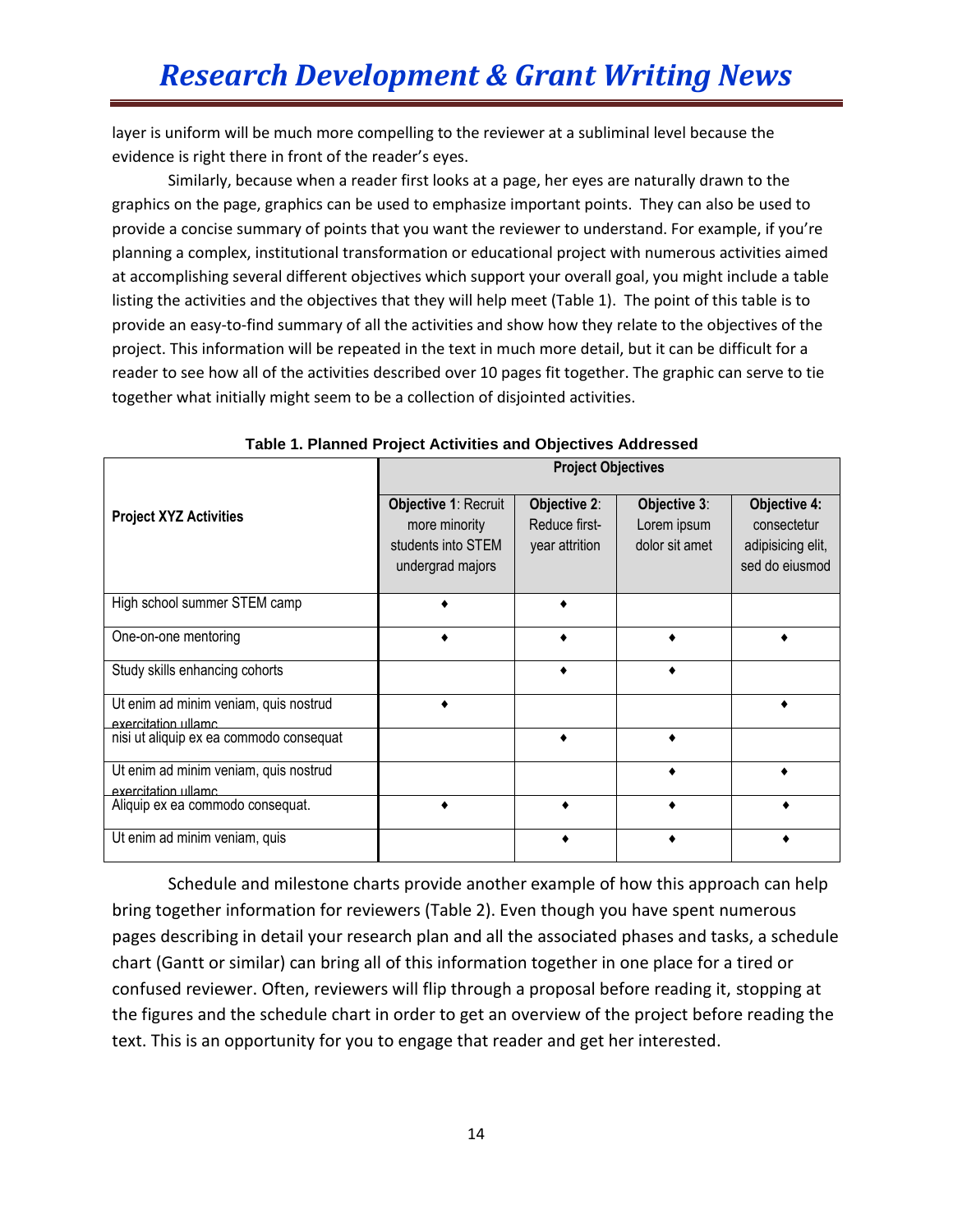|                                                  | Year | Year<br>2 | Year<br>3 | Year | Year |
|--------------------------------------------------|------|-----------|-----------|------|------|
|                                                  |      |           |           | 4    | 5    |
| Objective 1: Development of the hoosits          |      |           |           |      |      |
| Integration and calibration                      |      |           |           |      |      |
| Optimization of frumpits measurement methodology |      |           |           |      |      |
| <b>Objective 2: Assess XYZ</b>                   |      |           |           |      |      |
| XYZ spectroscopy                                 |      |           |           |      |      |
| <b>MOA microscopy</b>                            |      |           |           |      |      |
| ABC testing                                      |      |           |           |      |      |
| <b>Pandax studies</b>                            |      |           |           |      |      |
| Objective 3: Integrate hoosits with XYZ          |      |           |           |      |      |
| Instrument integration                           |      |           |           |      |      |
| Instrument testing                               |      |           |           |      |      |
| Demonstration                                    |      |           |           |      |      |

## **Table 2. Example Project Schedule**

## **Graphics Do's and Don'ts**

In order to ensure that your graphics are effective, here are some things you'll want to keep in mind:

**Make sure your graphics are legible.** The natural tendency is to insert a very nice, legible figure, but as you work on your proposal and struggle to cut the length to fit the page limit, to keep going back and making your figures smaller. Sometimes a figure doesn't need to be very large (for example, a photo where the fine detail is not important), but often there is text, such as labels, that becomes totally illegible as the figure size is reduced. You may be able to overcome this problem simply by going back to your original figure and redoing the text and labels in the figure to make them larger so that when the size of the figure is reduced you can still read them. Be especially careful about taking a Powerpoint slide and inserting it directly into your proposal as a figure. While that slide may have looked beautiful on a large screen, it is probably indecipherable as a small figure. You may still be able to use that figure, but you'll need to rework it keeping in mind the space available in your proposal.

**Don't make your graphics too complex.** If your graphic is so complex that it will require the reader to spend time deciphering it, you can be reasonably sure that he will simply skip it. This is often the case with very complex diagrams and flowcharts, where the reader may be expected to follow a spaghetti bowl of arrows and squint to read text in boxes. Think about what you want your reader to learn from your figure. If, for example, your point is simply that there is an algorithm, and it's extremely complex, then including such a graphic will make your point. If you want the reader to actually understand the specific steps in a very complex algorithm, then you'll need to find another way to communicate thatperhaps by using a table listening the steps and descriptions, describing the steps in your text, or by providing an overview of the steps in your flowchart without including so much detail. Sometimes, a very complex figure works better when the content is split into two figures. Just remember that a graphic that the reader doesn't easily understand is simply wasted space.

Use informative figure captions. It's a universal principle in writing proposals that you don't want to leave it to your reader to decipher what your point is. This is especially true in the case of figures. If you're showing a micrograph of your 1 nm diameter gold-coated carbon nanotubes, if you caption it, "Figure 1. Scanning electron micrograph of gold-coated nanotubes" you are leaving it to your reviewer